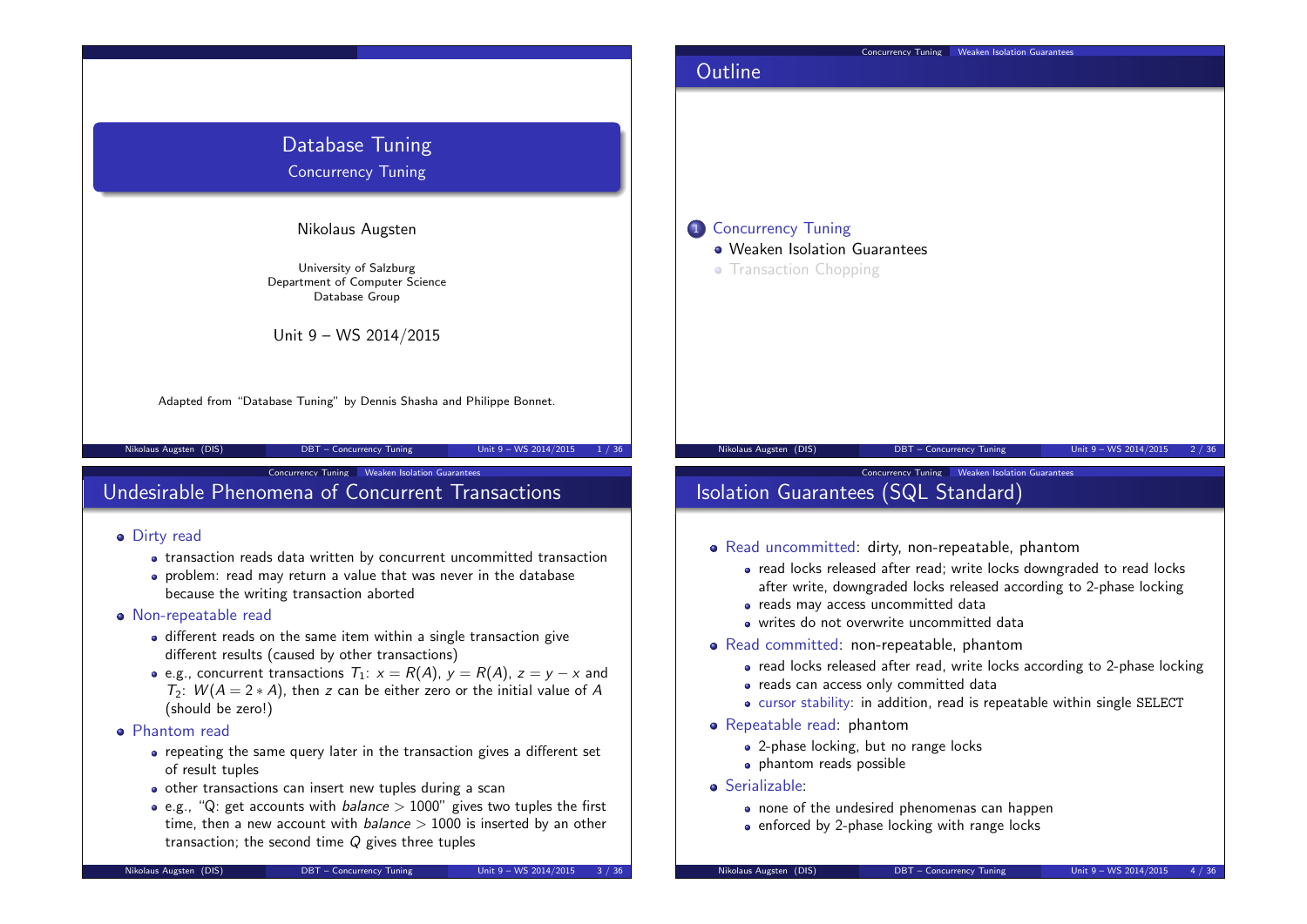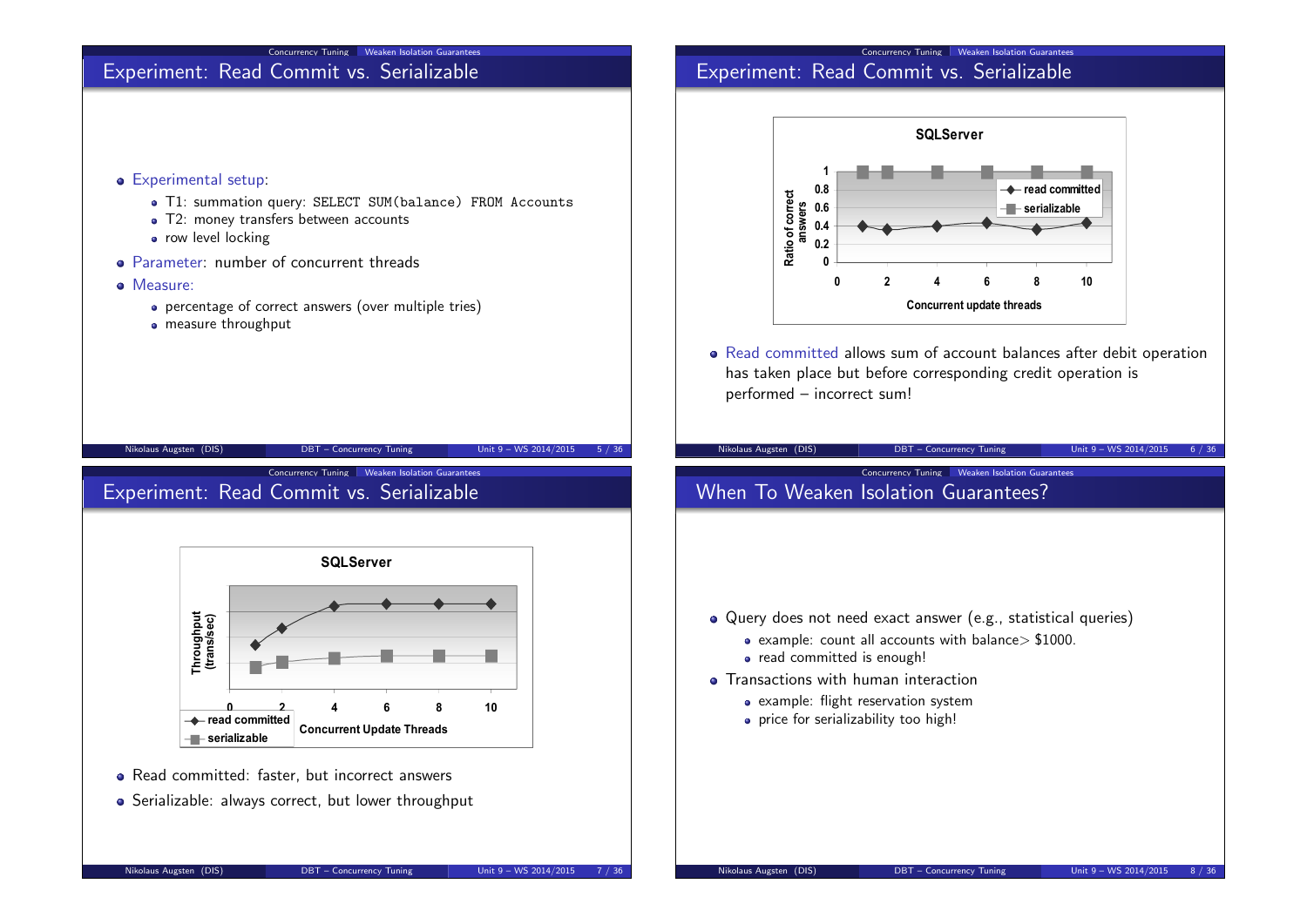# Example: Flight Reservation System

- Reservation involves three steps:
	- 1. retrieve list of available seats
	- 2. let customer decide
	- 3. secure seat
- Single transaction:
	- seats are locked while customer decides
	- all other customers are blocked!
- Two transactions: (1) retrieve list, (2) secure seat
	- seat might already be taken when customer wants to secure it

Concurrency Tuning Weaken Isolation Guarantees

• more tolerable than blocking all other customers

| likolaus Augsten (DIS) |  |
|------------------------|--|

DBT – Concurrency Tuning Unit 9 – WS 2014/2015

Concurrency Tuning Weaken Isolation Guarantees

# Snapshot Isolation for Long Reads

- Snapshot isolation: correct read-only queries without locking
	- $\bullet$  read-only query  $Q$  with snapshot isolation
	- $\bullet$  remember old values of all data items that change after  $Q$  starts
	- $\bullet$  Q sees the values of the data items when Q started
- Example: bank scenario with snapshot isolation
	- $\bullet$  Before transactions:  $A = 50, B = 30$
	- $Q : R(A) = 50$
	- $\bullet$   $\mathcal{T}: xL(A), xL(B), W(A \leftarrow A + 20), W(B \leftarrow B 20), uL(A), uL(B)$
	- $Q: R(B) = 30$  (read old value)
	- sum computed by Q for  $A + B$  is 80 as it should be

# Snapshot Isolation for Long Reads – The Problem

- Consider the following scenario in a bank:
	- $\bullet$  read-only query  $Q$ : SELECT SUM(deposit) FROM Accounts
	- $\bullet$  update transaction  $T$ : money transfer between customers  $A$  and  $B$

Concurrency Tuning Weaken Isolation Guarantees

- 2-Phase locking inefficient for long read-only queries:
	- read-only queries hold lock on all read items
	- in our example,  $T$  must wait for  $Q$  to finish  $(Q$  blocks  $T)$
	- deadlocks might occur:  $T.xL(A)$ ,  $Q.sL(B)$ ,  $Q.sL(A)$  - wait,  $T.xL(B)$  - wait
- Read-committed may lead to incorrect results:
	- $\bullet$  Before transactions:  $A = 50$ ,  $B = 30$
	- $Q : SL(A), R(A) = 50, uL(A)$
	- $\bullet$  T : xL(A), xL(B),  $W(A \leftarrow A + 20)$ ,  $W(B \leftarrow B 20)$ , uL(A), uL(B)
	- $Q : SL(B), R(B) = 10, uL(B)$
	- sum computed by Q for  $A + B$  is 60 (instead of 80)

### Nikolaus Augsten (DIS) DBT – Concurrency Tuning Unit 9 – WS 2014/2015 10 / 36

Concurrency Tuning Weaken Isolation Guarantees

- Concurrency in Oracle
- "Read committed" in Oracle means:
	- non-repeatable and phantom reads are possible at the transaction level, but not within a single SQL statement
	- update conflict: if row is already updated, wait for updating transaction to commit, then update new row version (or ignore row if deleted) – no rollback!
	- possibly inconsistent state: transaction sees updates of other transaction only on the rows that itself updates
- "Serializable" in Oracle means:
	- phenomena: none of the three undesired phenomena can happen
	- update conflict: if two transactions update the same item, the transaction that updates it later must abort – rollback!
	- not serializable: snapshot isolation does not guarantee full serializability (skew writes)
- **·** Similar in PostgreSQL.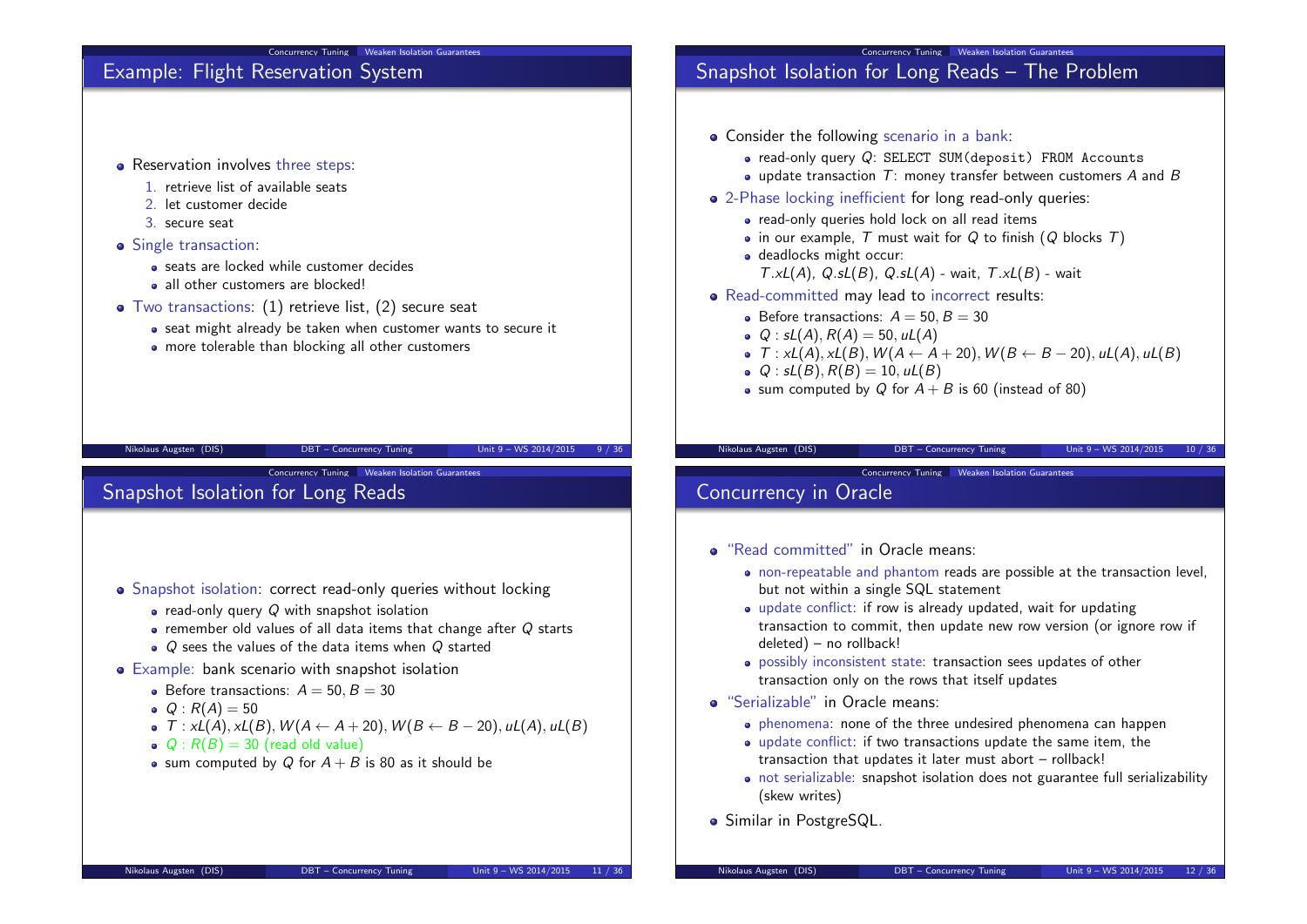# Skew Writes: Snapshot Isolation Not Serializable

Concurrency Tuning Weaken Isolation Guarantees

- Example:  $A = 3, B = 17$ 
	- $\bullet$   $T1 \cdot A \leftarrow B$
	- $\bullet$   $T2 : B \leftarrow A$
- **Serial execution:** 
	- order  $T1, T2$ :  $A = B = 17$
	- order  $T2$ ,  $T1: A = B = 3$
- **•** Snapshot isolation:
	- $T1: R(B) = 17$
	- $T2 : R(A) = 3$
	- $\bullet$  T1 :  $W(A \leftarrow 17)$
	- $\bullet$  T2 :  $W(B \leftarrow 3)$
	- result:  $A = 17$ ,  $B = 3$  (different from serial execution)

#### Nikolaus Augsten (DIS) DBT – Concurrency Tuning Unit 9 – WS 2014/2015 13 / 36

Concurrency Tuning Weaken Isolation Guarantees

# Serializable Snapshot Isolation – Workaround and Solution

- Workarounds to get true serializability with snapshot isolation:
	- create additional data item that is updated by conflicting transactions (e.g., maintain sum of A and B in our skew write example)
	- use exclusive locks for dangerous reads (e.g., use exclusive lock for reading  $A$  and  $B$  in our skew write example)
- Problem: requires static analysis of all involved transactions
- $\bullet$  Solution: serializable snapshot isolation<sup>1</sup>
	- conflicts are detected by the system
	- conflicting transactions are aborted
	- leads to more aborts, but keeps other advantages of snapshot isolation
- PostgreSQL (starting with version 9.1)
	- **REPEATABLE READ is snapshot isolation**
	- SERIALIZABLE is serializable snapshot isolation

<sup>1</sup> Michael J. Cahill, Uwe Rhm. Alan David Fekete: Serializable isolation for snapshot databases. SIGMOD Conference 2008: 729-738

# Snapshot Isolation

- Advantages: (assuming "serializable" of Oracle)
	- readers do not block writers (as with locking)
	- writers do not block readers (as with locking)
	- writers block writers only if they update the same row
	- performance similar to read committed
	- no dirty, non-repeatable, or phantom reads
- Disadvantages:
	- system must write and hold old versions of modified data (only date modified between start and end of read-only transaction)

Concurrency Tuning Meaken Isolation Guarantee

- does not guarantee serializability for read/write transactions
- **·** Implementation example: Oracle 9i
	- no overhead: leverages before-image in rollback segment
	- expiration time of before-images configurable, "snapshot too old" failure if this value is too small

### Nikolaus Augsten (DIS) DBT – Concurrency Tuning Unit 9 – WS 2014/2015 14 / 36

Concurrency Tuning Weaken Isolation Guarantees

# Snapshot Isolation – Summary

- Considerable performance advantages since reads are never blocked and do not block other transactions.
- Not fully serializable, although no dirty, non-repeatable, or phantom reads.
- Serializable snapshot isolation: fully serializable at the cost of more aborted transactions.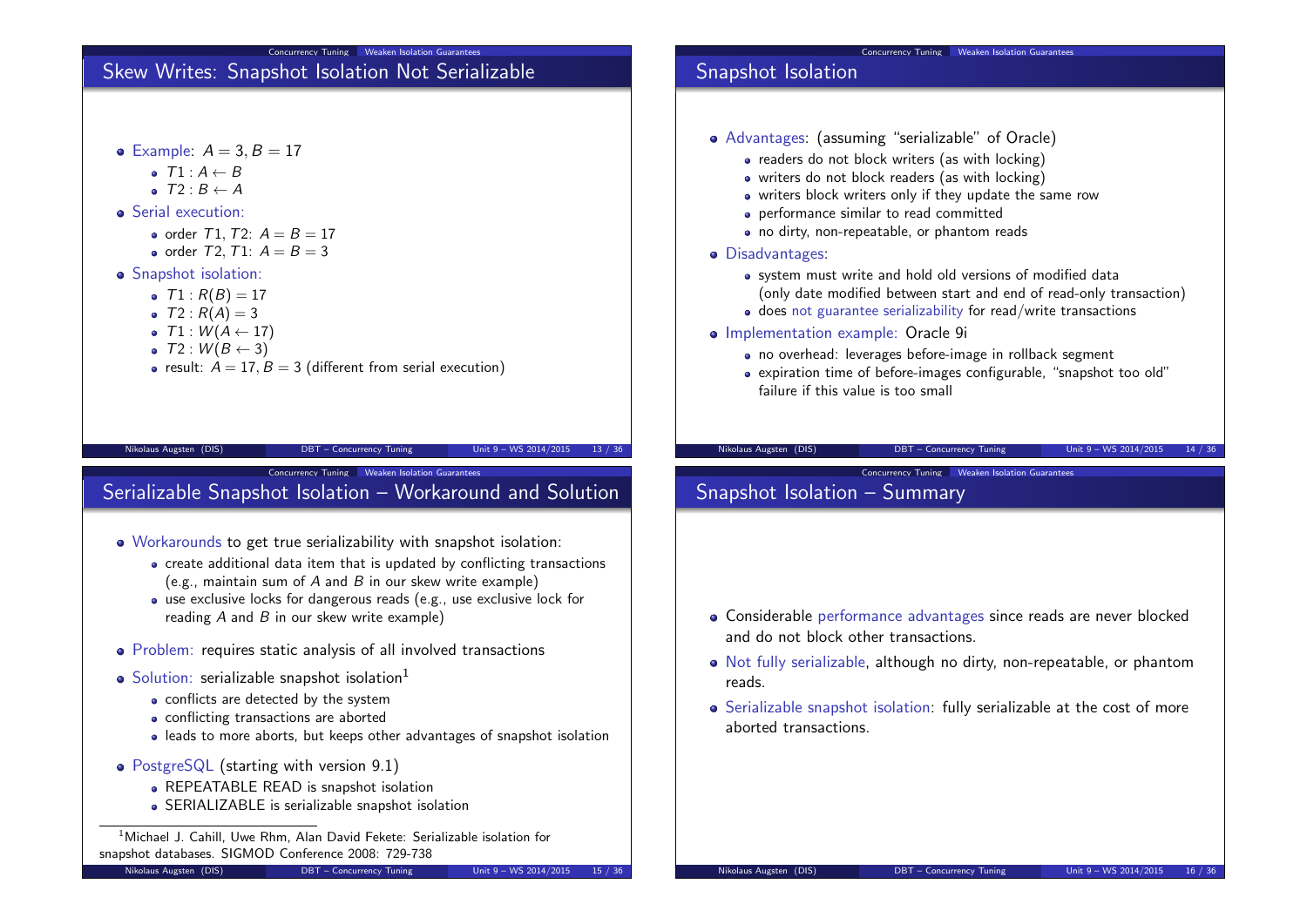### Concurrency Tuning Weaken Isolation Guarantees Experiment: Read Commit vs. Serializable



- Summation query with concurrent transfers between bank accounts.
- Oracle snapshot isolation: read-only summation query is not disturbed by concurrent transfer queries
- Summation (read-only) queries always give exact answer.

### Concurrency Tuning Weaken Isolation Guarantees Experiment: Read Commit vs. Serializable



- Both "read commit" and "serializable" use snapshot isolation.
- "Serializable" rolls back transactions in case of write conflict.
- Summation queries always give exact answer.

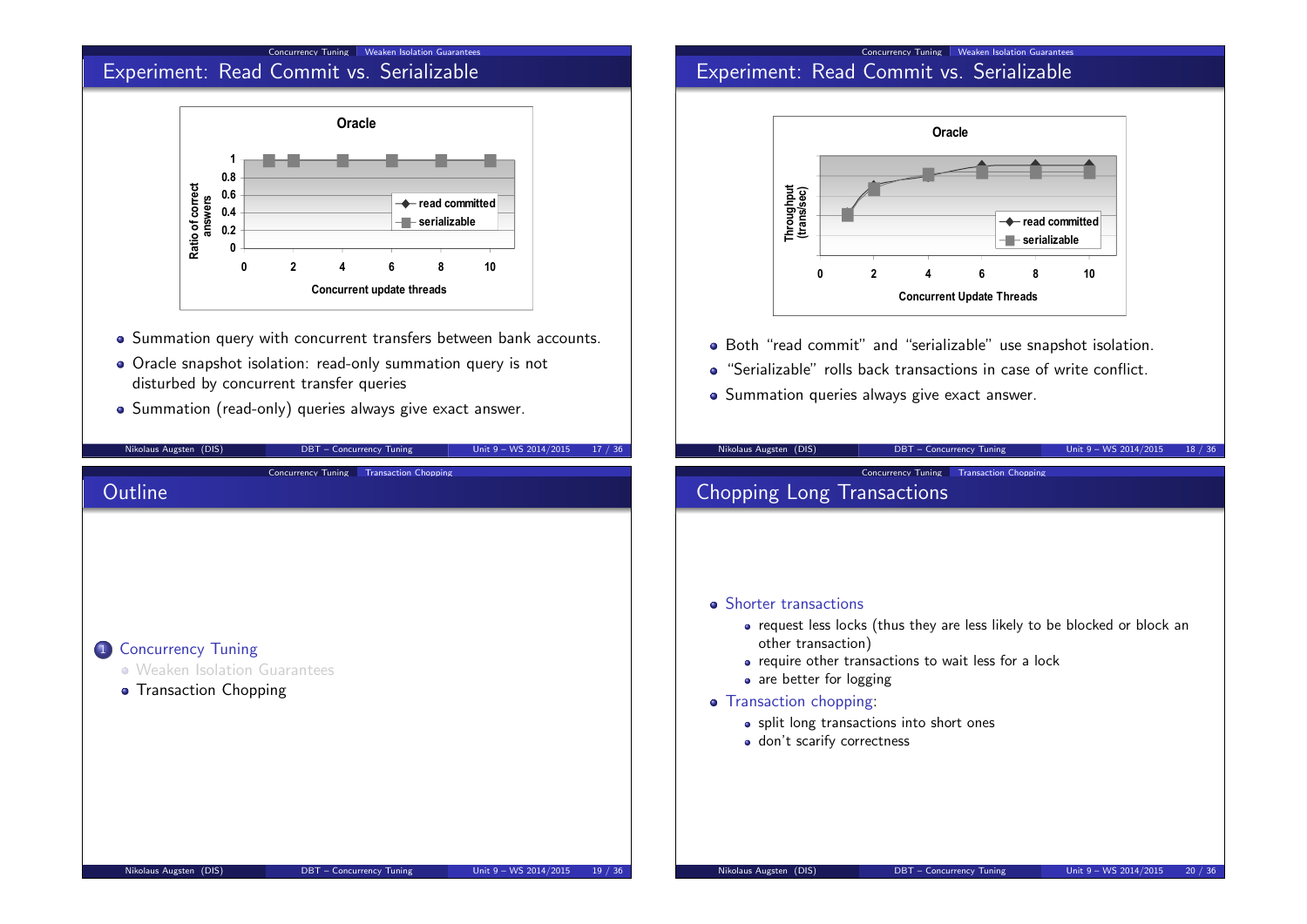#### Concurrency Tuning Transaction Chopping

### Concurrency Tuning Transaction Chopping Split Long Transactions – Example 1

### **Terminology**

- Transaction: sequence of disc accesses (read/write)
- Piece of transaction: consecutive subsequence of database access.
	- example transaction  $T : R(A), R(B), W(A)$
	- $R(A)$  and  $R(A)$ ,  $R(B)$  are pieces of T
	- $R(A)$ ,  $W(A)$  is not a piece of T (not consecutive)
- Chopping: partitioning transaction it into pieces.
	- example transaction  $T : R(A), R(B), W(A)$
	- $T_1 : R(A), R(B)$  and  $T_2 : W(A)$  is a chopping of T

### Nikolaus Augsten (DIS) DBT – Concurrency Tuning Unit 9 – WS 2014/2015 21 / 36

Concurrency Tuning Transaction Chopping

Split Long Transactions – Example 1

- $\bullet$  Solution: split update transactions  $T_{blob}$  into many small transactions
- Variant 1: each account update is one transaction which
	- updates one account
	- updates the respective branch balance
- Variant 2: each account update consists of two transactions
	- $\bullet$   $\tau_1$  : update account
	- $\bullet$   $\tau_2$  : update branch balance
- Note: isolation does not imply consistency
	- both variants maintain serializability (isolation)
	- variant 2: consistency (sum of accounts equal branch balance) compromised if only one of  $T_1$  or  $T_2$  commits.

### • Bank with accounts and branches:

- each account is assigned to exactly one branch
- branch balance is sum of accounts in that branch
- customers can take out cash during day
- **•** Transactions over night:
	- update transaction: reflect daily withdrawals in database
	- balance checks: customers ask for account balance (read-only)
- $\bullet$  Update transaction  $T_{blob}$ 
	- updates all account balances to reflect daily withdrawals
	- updates the respective branch balances
- Problem: balance checks are blocked by  $T_{\text{blob}}$  and take too long

### Nikolaus Augsten (DIS) DBT – Concurrency Tuning Unit 9 – WS 2014/2015 22 / 36

Concurrency Tuning Transaction Chopping

# Split Long Transactions – Example 2

- Bank scenario as in Example 1.
- **•** Transactions:
	- update transaction: each transaction updates one account and the respective branch balance (variant 1 in Example 1)
	- balance checks: customers ask for account balance (read-only)
	- consistency  $(T^{\prime})$ : compute account sum for each branch and compare to branch balance
- Splitting:  $T'$  can be split into transactions for each individual branch
- Serializability maintained:
	- consistency checks on different branches share no data item
	- updates leave database in consistent state for  $\mathcal{T}'$
- Note: update transaction can not be further split (variant 2)!
- o Lessons learned:
	- sometimes transactions can be split without sacrificing serializability
	- adding new transaction to setting may invalidate all previous chopping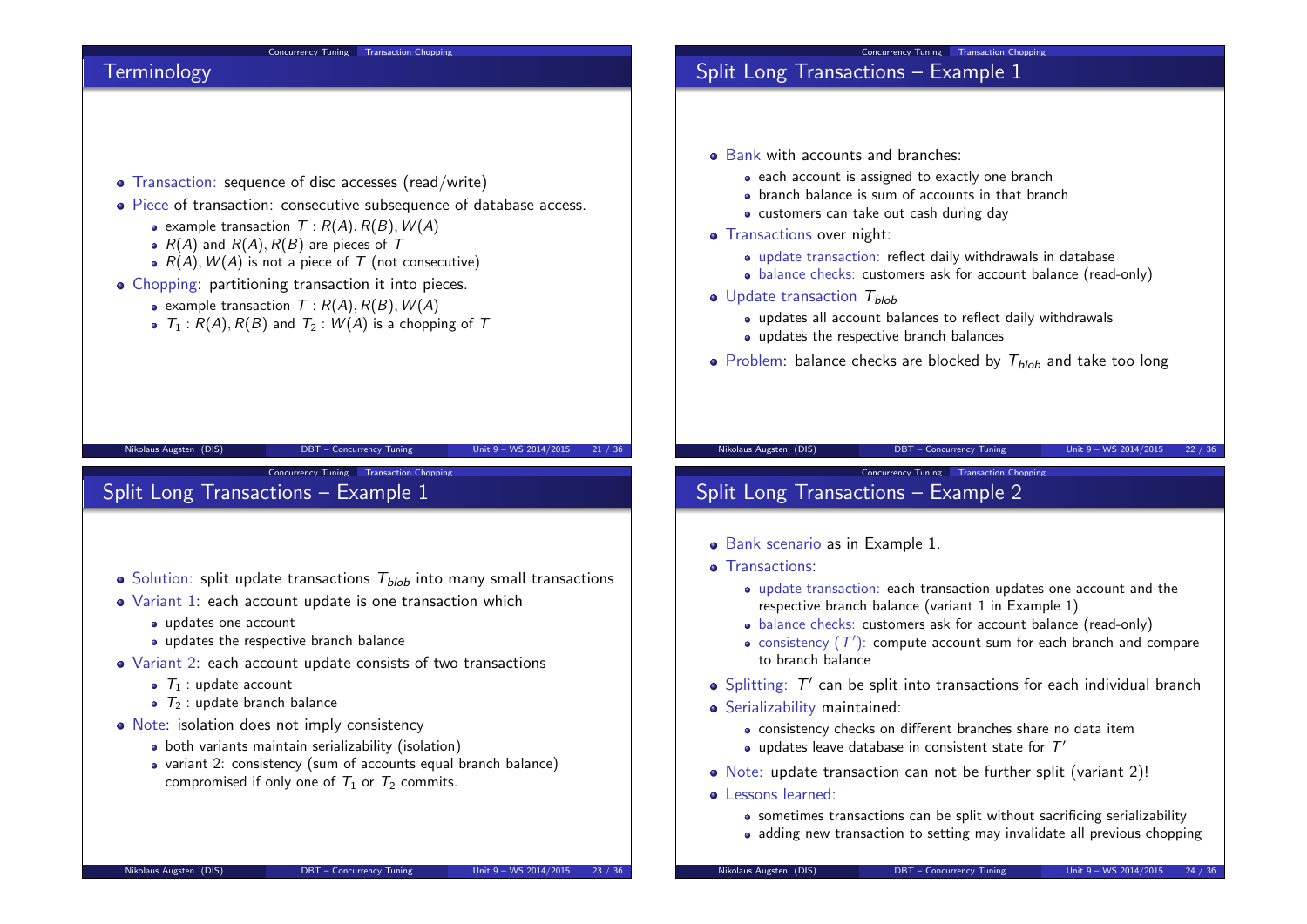# Concurrency Tuning Transaction Chopping Formal Chopping Approach • Assumptions: when can the chopping be applied? Execution rules: how must chopped transactions be executed? • Chopping graph: which chopping is correct? Nikolaus Augsten (DIS) DBT – Concurrency Tuning Unit 9 – WS 2014/2015 25 / 36 Concurrency Tuning Transaction Chopping Assumptions for Transaction Chopping 1. Transactions: All transactions that run in an interval are known. 2. Rollbacks: It is known where in the transaction rollbacks are called. 3. Failure: In case of failure it is possible to determine which transactions completed and which did not. 4. Variables: The transaction code that modifies a program variable  $x$ must be reentrant, i.e., if the transaction aborts due to a concurrency conflict and then executes properly,  $x$  is left in a consistent state. Nikolaus Augsten (DIS) DBT – Concurrency Tuning Unit 9 – WS 2014/2015 26 / 36 Concurrency Tuning Transaction Cho Execution Rules 1. Execution order: The execution of pieces obeys the order given by the transaction. 2. Lock conflict: If a piece is aborted due to a lock conflict, then it will be resubmitted until it commits. 3. Rollback: If a piece is aborted due to a rollback, then no other piece for that transaction will be executed. Concurrency Tuning Transaction Chopping The Transaction Chopping Problem • Given: Set  $A = \{T_1, T_2, \ldots, T_n\}$  of (possibly) concurrent transactions.  $\bullet$  Goal: Find a chopping B of the transactions in A such that any serializable execution of the transactions in  $B$  (following the execution rules) is equivalent so some serial execution of the transaction in A. Such a chopping is said to be correct. • Note: The "serializable" execution of B may be concurrent, following a protocol for serializability.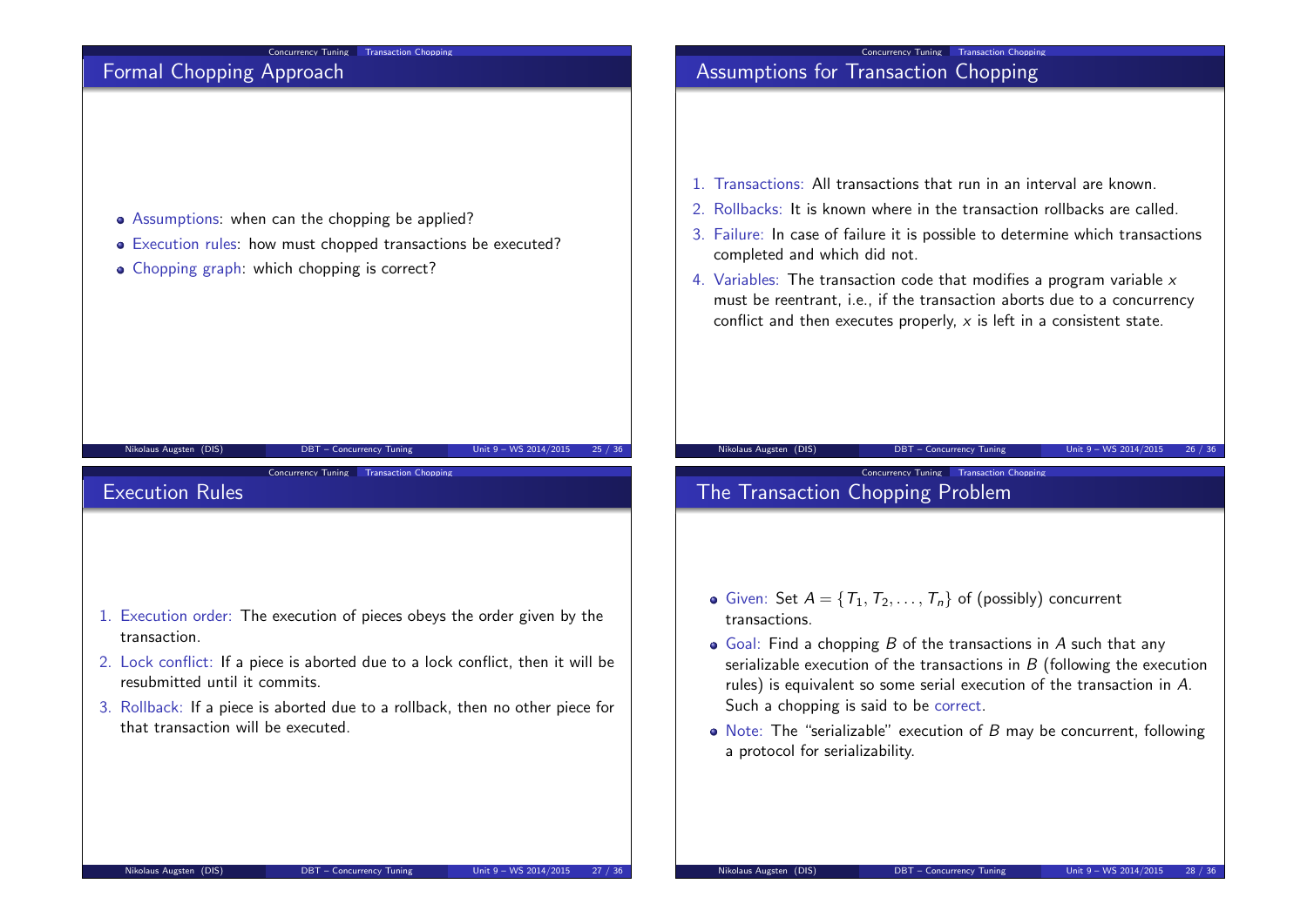#### Concurrency Tuning Transaction Chopping

#### Concurrency Tuning Transaction Chopping

## Chopping Graph

- We represent a specific chopping of transactions as a graph.
- Chopping graph: undirected graph with two types of edges.
	- nodes: each piece in the chopping is a node
	- C-edges: edge between any two conflicting pieces
	- S-edges: edge between any two sibling pieces
- Conflicting pieces: two pieces  $p$  and  $p'$  conflict iff
	- $\rho$  and  $\rho'$  are pieces of different original transactions
	- both  $\rho$  and  $\rho'$  access a data item  $x$  and at least one modifies it
- Sibling pieces: two pieces  $p$  and  $p'$  are siblings iff
	- $\rho$  and  $\rho'$  are neighboring pieces of the same original transactions

Nikolaus Augsten (DIS) DBT – Concurrency Tuning Unit 9 – WS 2014/2015 29 / 36

Concurrency Tuning Transaction Cho

# Chopping Graph – Example

- Notation: chopping of possibly concurrent transactions.
	- $\bullet$  original transactions are denoted as  $T_1, T_2, \ldots$
	- chopping  $T_i$  results in pieces  $T_{i1}, T_{i2}, \ldots$
- Example transactions:  $(T_1 : R(x), R(y), W(y)$  is split into  $T_{11}, T_{12}$ )
	- $T_{11} : R(x)$
	- $T_{12}$  :  $R(y)$ ,  $W(y)$
	- $\bullet$   $\overline{I}_2$  :  $R(x)$ ,  $W(x)$
	- $\bullet$   $\tau_3$ :  $R(v)$ ,  $W(v)$
- Conflict edge between nodes
	- $T_{11}$  and  $T_2$  (conflict on x)
	- $T_{12}$  and  $T_3$  (conflict on y)
- Sibling edge between nodes
	- $T_{11}$  and  $T_{22}$  (same original transaction  $T_1$ )

#### Nikolaus Augsten (DIS) DBT – Concurrency Tuning Unit 9 – WS 2014/2015 30 / 36

Concurrency Tuning Transaction Choppi

### Correct Chopping

### Theorem (Correct Chopping)

A chopping is correct if it is rollback save and its chopping graph contains no SC-cycles.

- Chopping of previous example is correct (no SC-cycles, no rollbacks)
- If a chopping is not correct, then any further chopping of any of the transactions will not render it correct.
- $\bullet$  If two pieces of transaction T are in an SC-cycle as a result of chopping  $T$ , then they will be in a cycle even if no other transactions (different from  $T$ ) are chopped.

| • Motivation: Transaction T is chopped into $T_1$ and $T_2$ . |  |  |  |
|---------------------------------------------------------------|--|--|--|
|---------------------------------------------------------------|--|--|--|

- $\bullet$   $\tau_1$  executes and commits
- $\bullet$   $\tau$ <sub>2</sub> contains a rollback statement and rolls back
- $\bullet$   $\tau_1$  is already committed and will not roll back
- in original transaction T rollback would also undo effect of piece  $T_1!$
- A chopping of transaction  $T$  is rollback save if
	- $\bullet$   $\top$  has no rollback statements or
	- all rollback statements are in the first piece of the chopping

Rollback Safe